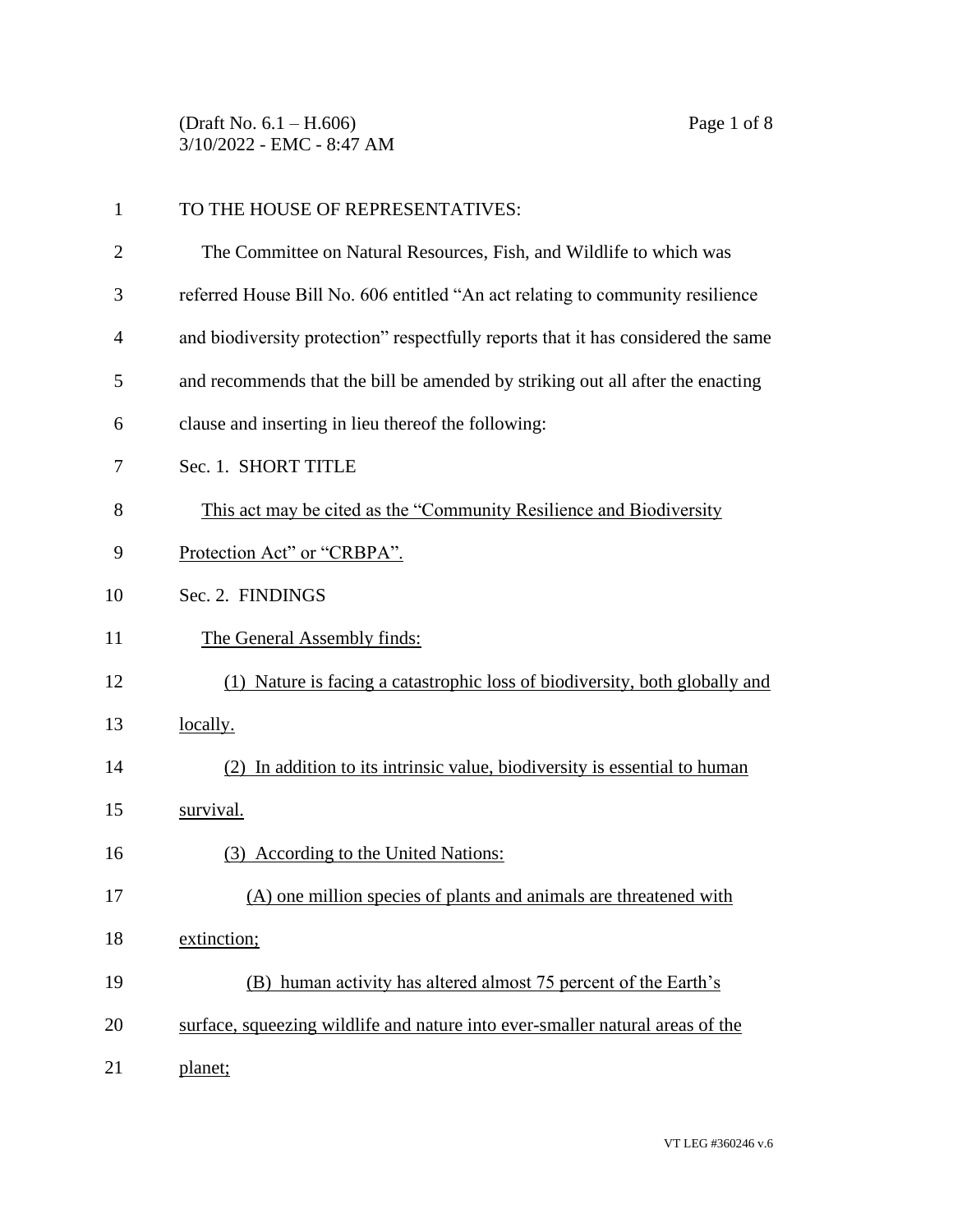## (Draft No. 6.1 – H.606) Page 2 of 8 3/10/2022 - EMC - 8:47 AM

| $\mathbf{1}$   | (C) the health of ecosystems on which humans and all other species                 |
|----------------|------------------------------------------------------------------------------------|
| $\overline{2}$ | depend is deteriorating more rapidly than ever, affecting the very foundations     |
| 3              | of economies, livelihoods, food security, health, and quality of life worldwide;   |
| 4              | and                                                                                |
| 5              | (D) the causes of the drivers of changes in nature rank as: (1)                    |
| 6              | changes in land and sea use, $(2)$ direct exploitation of organisms, $(3)$ climate |
| 7              | change, $(4)$ pollution, and $(5)$ invasive species.                               |
| 8              | (4) The 2017 Vermont Forest Action Plan found that fragmentation and               |
| 9              | parcelization represent major threats to forest health and productivity and        |
| 10             | exacerbate the impacts of climate change.                                          |
| 11             | (5) The 2021 Vermont Climate Assessment highlights an increase in                  |
| 12             | extreme weather events such as droughts and floods as a significant impact of      |
| 13             | climate change in Vermont and recommends nature-based solutions as a               |
| 14             | proven, low-cost strategy for climate adaptation and resilience.                   |
| 15             | (6) The initial Vermont Climate Action Plan calls for investing in                 |
| 16             | strategic conservation to increase the pace of permanent conservation towards      |
| 17             | 30 by 30 targets, with Vermont Conservation Design guiding prioritization of       |
| 18             | efforts.                                                                           |
| 19             | (7) The Nature Conservancy has developed the Resilient and Connected               |
| 20             | Landscapes project and found that Vermont plays a key role in the                  |
| 21             | conservation of biodiversity regionally.                                           |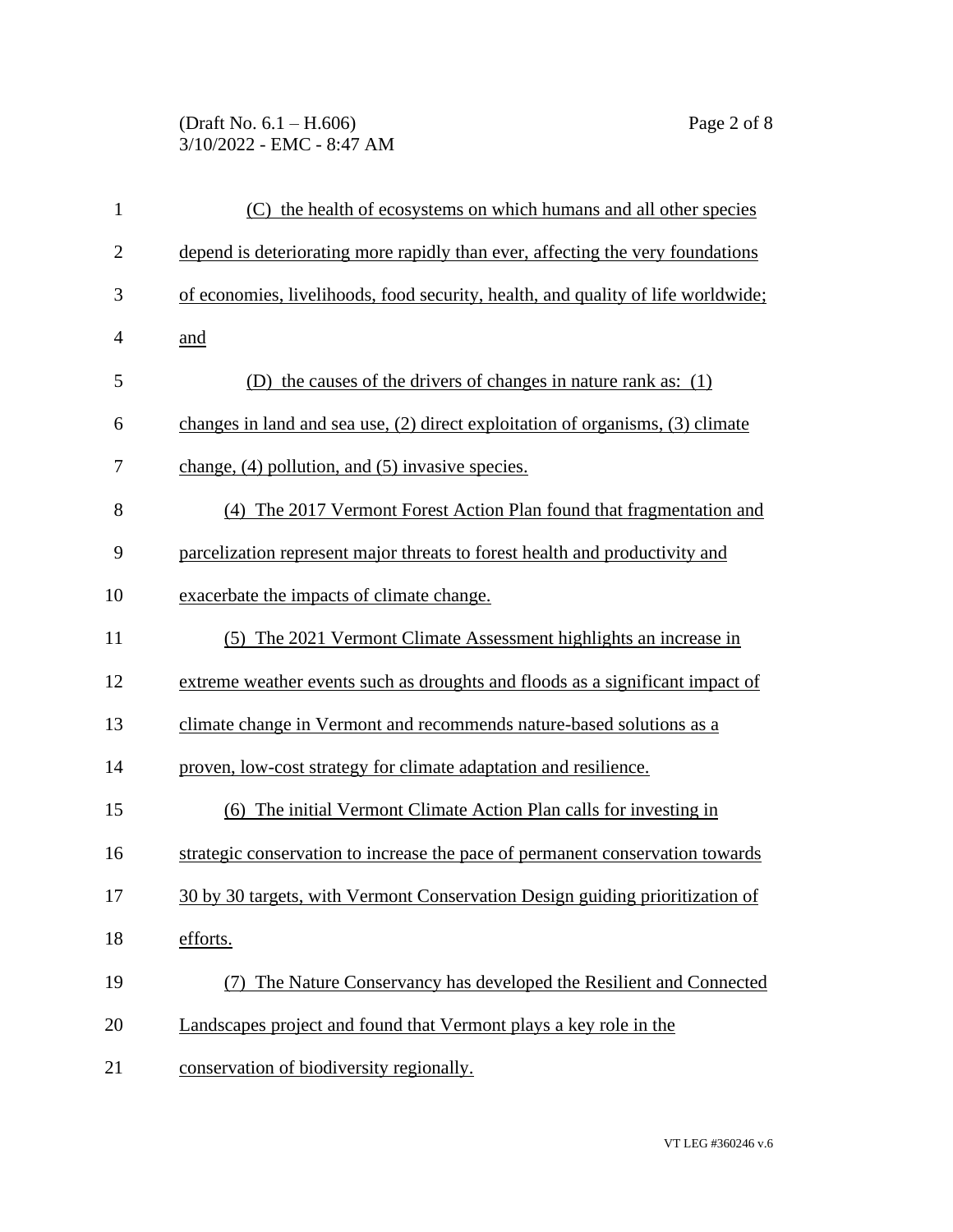(Draft No. 6.1 – H.606) Page 3 of 8 3/10/2022 - EMC - 8:47 AM

| $\mathbf{1}$   | (8) The Staying Connected Initiative is an international partnership of           |  |
|----------------|-----------------------------------------------------------------------------------|--|
| $\overline{2}$ | public and private organizations. Its goal is to maintain, enhance, and restore   |  |
| 3              | landscape connectivity for wide-ranging mammals across the Northern               |  |
| $\overline{4}$ | Appalachians-Acadian region, from the Adirondacks Mountains to the                |  |
| 5              | Maritime Provinces. The Staying Connected Initiative has identified nine          |  |
| 6              | linkages across this vast region that are extremely important to wildlife. Six of |  |
| 7              | these linkages lie within Vermont.                                                |  |
| 8              | (9) The Vermont Department of Fish and Wildlife, working within the               |  |
| 9              | Agency of Natural Resources and with Vermont conservation organizations,          |  |
| 10             | has developed Vermont Conservation Design, a vision to sustain the State's        |  |
| 11             | ecologically functional landscape into the future.                                |  |
| 12             | (10) Intact and connected ecosystems support Vermont's biodiversity,              |  |
| 13             | reduce flood risks, mitigate drought, and sequester and store carbon.             |  |
| 14             | (11) Vermont's most effective and efficient contribution to conserving            |  |
| 15             | biological diversity and maintaining a landscape resilient to climate change is   |  |
| 16             | to conserve an intact and connected landscape.                                    |  |
| 17             | (12) In order to conserve ecological functions in intact and connected            |  |
| 18             | ecosystems, the full range of conservation approaches is needed, including        |  |
| 19             | supporting private landowner education, technical assistance, and programs,       |  |
| 20             | conservation easements that promote sustainable forest management, and            |  |
| 21             | conservation easements and fee acquisitions focused on passive management.        |  |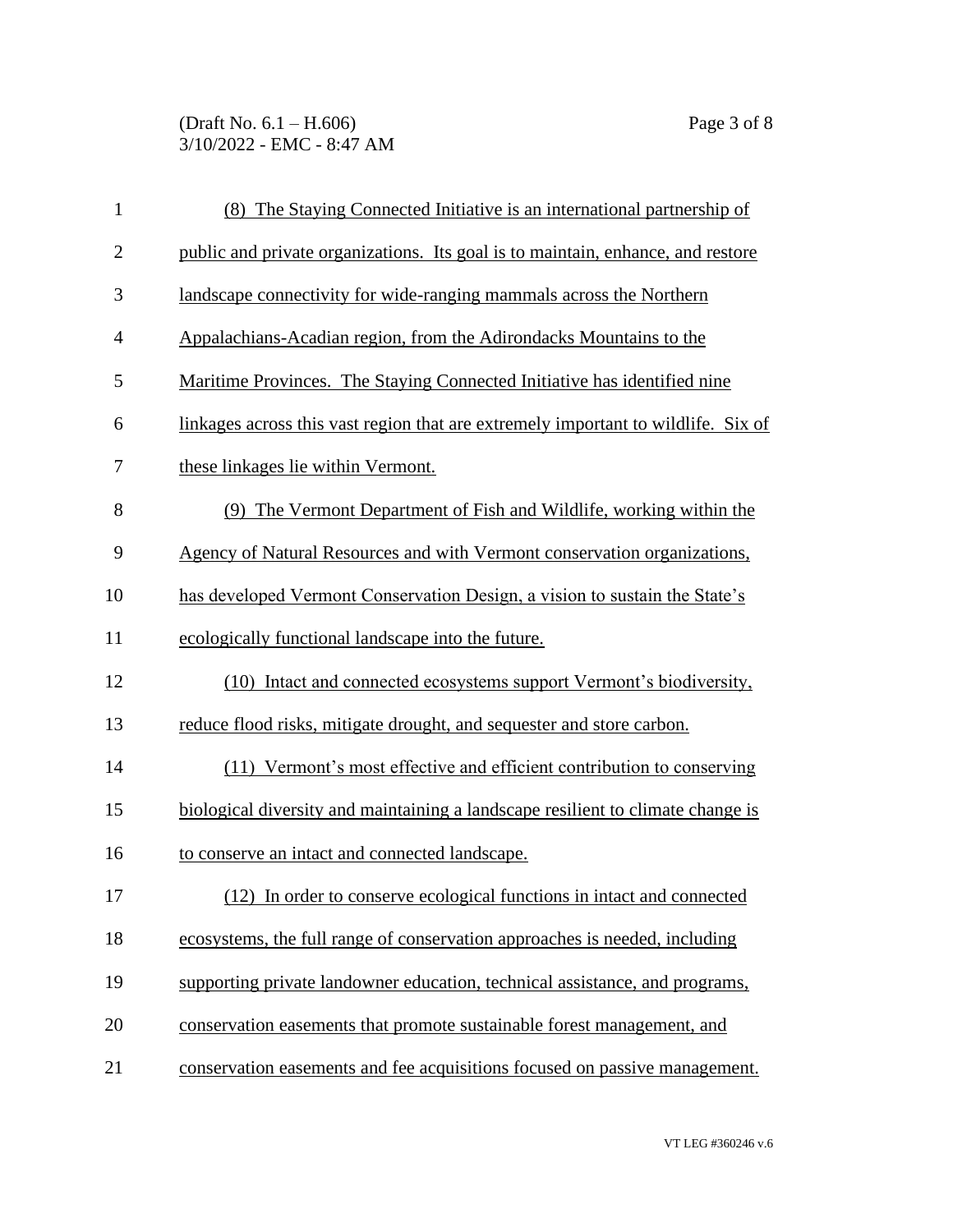(Draft No. 6.1 – H.606) Page 4 of 8 3/10/2022 - EMC - 8:47 AM

| 1              | Sec. 3. 10 V.S.A. chapter 89 is added to read:                                       |  |
|----------------|--------------------------------------------------------------------------------------|--|
| $\overline{2}$ | CHAPTER 89. COMMUNITY RESILIENCY AND BIODIVERSITY                                    |  |
| 3              | <b>PROTECTION</b>                                                                    |  |
| $\overline{4}$ | § 2801. DEFINITIONS                                                                  |  |
| 5              | As used in this section:                                                             |  |
| 6              | (1) "Ecological reserve area" means an area having permanent                         |  |
| 7              | protection from conversion of natural land cover and is managed to maintain a        |  |
| 8              | natural state within which natural ecological processes and disturbance events       |  |
| 9              | are allowed to proceed with minimal interference.                                    |  |
| 10             | (2) "Biodiversity conservation area" means an area having permanent                  |  |
| 11             | protection from conversion of natural land cover for the majority of the area        |  |
| 12             | and is managed for the primary goal of sustaining species or habitats. These         |  |
| 13             | areas may include regular, active interventions to address the needs of              |  |
| 14             | particular species or to maintain or restore habitats.                               |  |
| 15             | (3) "Natural resource management area" means an area having                          |  |
| 16             | permanent protection from conversion of natural land cover for the majority of       |  |
| 17             | the area but that is subject to long-term sustainable forest management.             |  |
| 18             | (4) "Sustainable forest management" means the stewardship and use of                 |  |
| 19             | forests and forest lands in a way, and at a rate, that maintains their biodiversity, |  |
| 20             | productivity, regeneration capacity, vitality and their potential to fulfill, now    |  |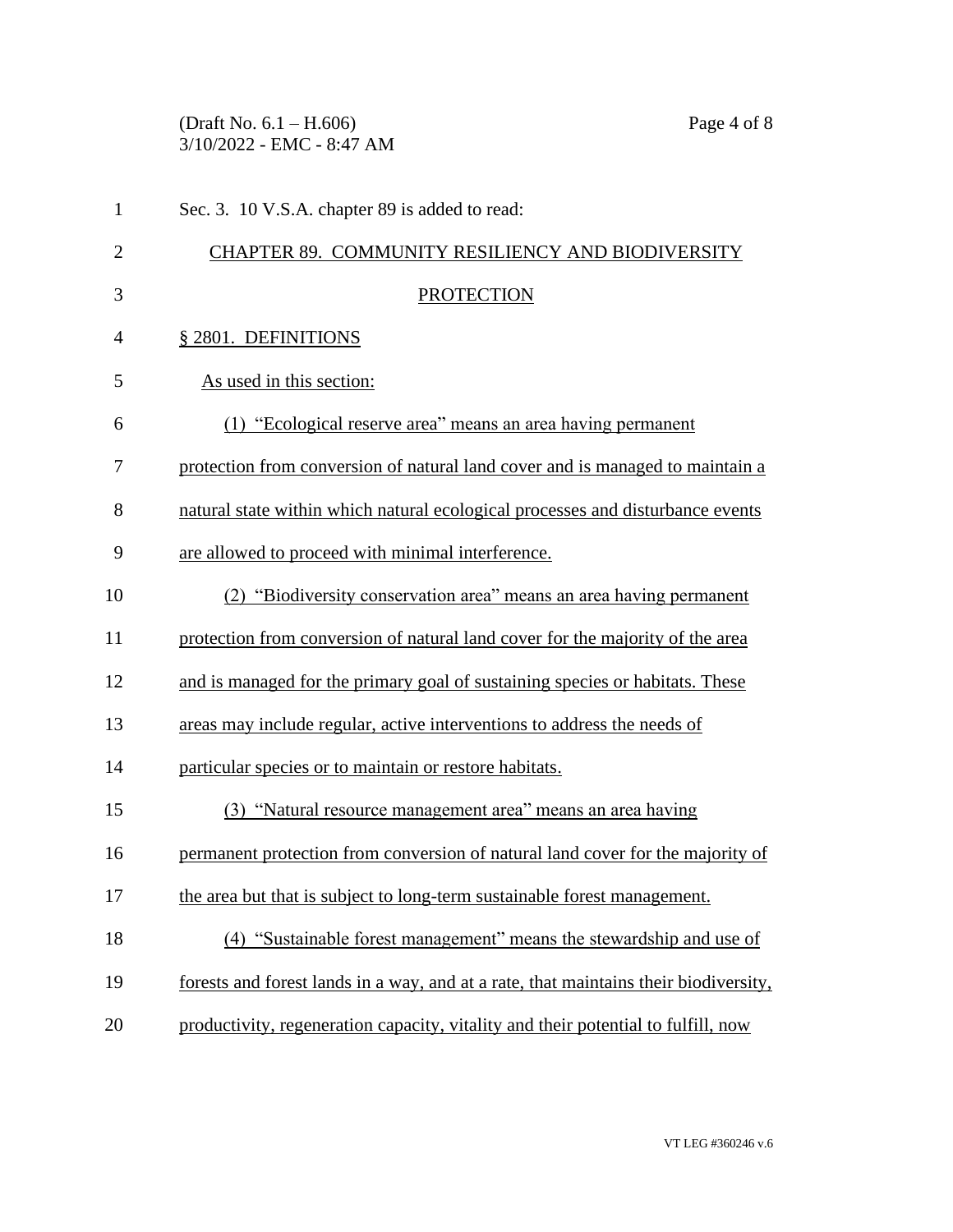(Draft No. 6.1 – H.606) Page 5 of 8 3/10/2022 - EMC - 8:47 AM

| $\mathbf{1}$   | and in the future, relevant ecological, economic and social functions, at local,  |  |
|----------------|-----------------------------------------------------------------------------------|--|
| $\overline{2}$ | State, and regional levels, and that does not cause damage to other ecosystems.   |  |
| 3              | § 2802. CONSERVATION GOALS                                                        |  |
| $\overline{4}$ | (a) Thirty percent of Vermont's total land area shall be conserved by 2030,       |  |
| 5              | and 50 percent of the State's total land area shall be conserved by 2050. The     |  |
| 6              | Secretary of Natural Resources shall assist the State in achieving these goals.   |  |
| 7              | The land conserved shall include State, federal, municipal, and private land.     |  |
| 8              | (b) Reaching 30 percent by 2030 and 50 percent by 2050 shall include a            |  |
| 9              | mix of ecological reserve areas, biodiversity reserve areas, and natural resource |  |
| 10             | management areas. In order to support an ecologically functional landscape        |  |
| 11             | with sustainable production of natural resources and recreational opportunities,  |  |
| 12             | the approximate percentages of each type of conservation category shall be        |  |
| 13             | guided by the conservation targets within Vermont Conservation Design,            |  |
| 14             | including the use of ecological reserve areas to protect highest priority natural |  |
| 15             | communities and maintain or restore old forests.                                  |  |
| 16             | § 2803. CONSERVATION PLAN                                                         |  |
| 17             | (1) On or before December 31, 2023, the Secretary shall develop a plan            |  |
| 18             | to implement the conservation goals of Vermont Conservation Design to meet        |  |
| 19             | the goals established in section 2802 of this title. The plan shall be submitted  |  |
| 20             | for review to the House Committees on Natural Resources, Fish, and Wildlife,      |  |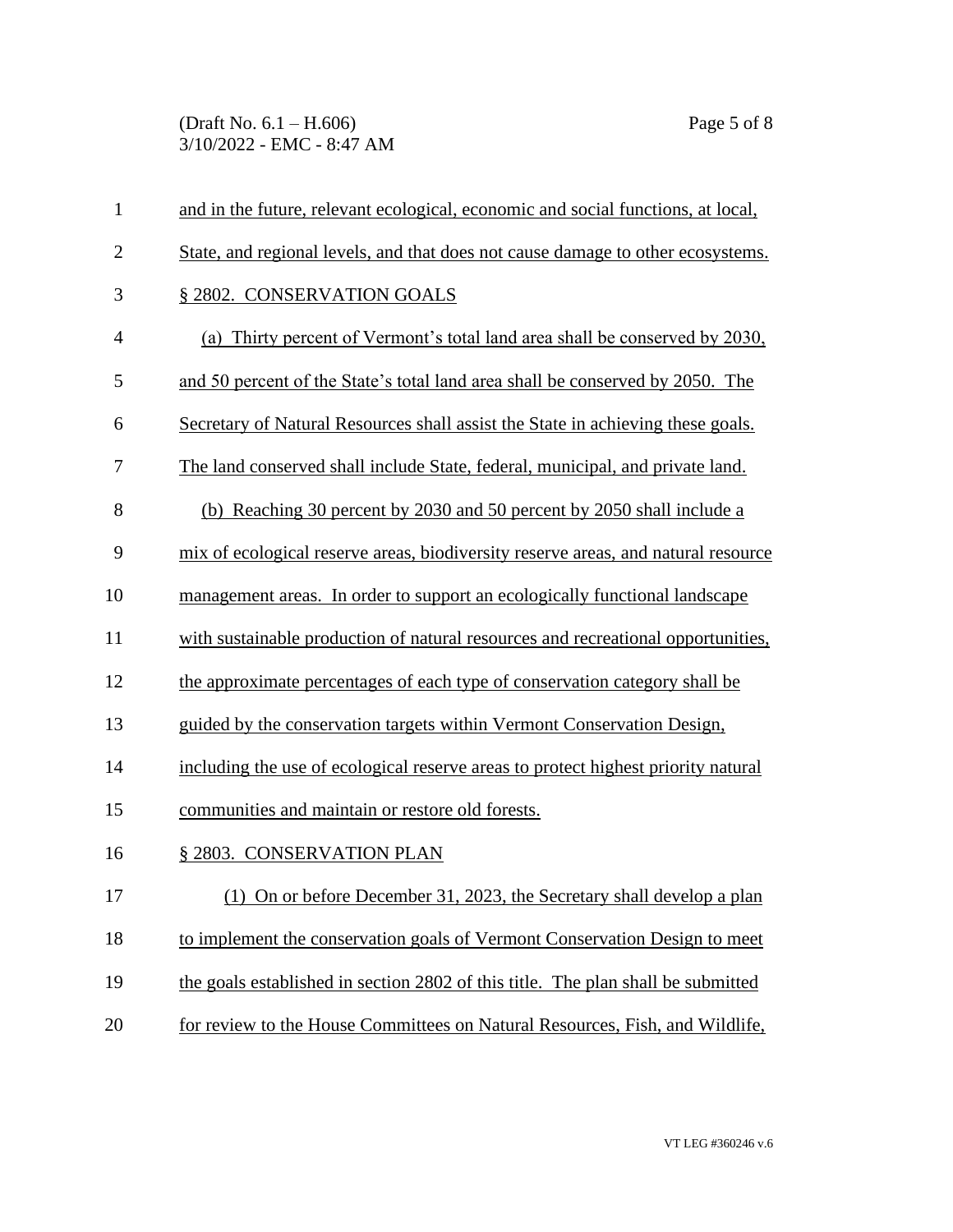(Draft No. 6.1 – H.606) Page 6 of 8 3/10/2022 - EMC - 8:47 AM

| $\mathbf{1}$ | on Agriculture and Forestry, and on Energy and Technology and the Senate       |  |  |
|--------------|--------------------------------------------------------------------------------|--|--|
| 2            | Committee on Natural Resources and Energy.                                     |  |  |
| 3            | (2) The plan shall include:                                                    |  |  |
| 4            | (A) a review of the three conservation categories defined in section           |  |  |
| 5            | 2801 of this title, and suggestions for modifications or additions to these    |  |  |
| 6            | categories;                                                                    |  |  |
| 7            | (B) an initial inventory of the amount of land in Vermont that is              |  |  |
| 8            | permanently conserved and to the extent practical, the amount of permanently   |  |  |
| 9            | conserved land that generally falls into each of the three conservation        |  |  |
| 10           | categories defined in section 2801 of this title, including public and private |  |  |
| 11           | land;                                                                          |  |  |
| 12           | an evaluation of the impact of intergenerational land transfer<br>(C)          |  |  |
| 13           | trends;                                                                        |  |  |
| 14           | a summary of the totality of conservation practices available for<br>(D)       |  |  |
| 15           | reaching the goals of this chapter, including what they are, what they do, how |  |  |
| 16           | they contribute, and what metrics are available to quantify them;              |  |  |
| 17           | (E) an assessment of how State lands will be used to increase                  |  |  |
| 18           | ecological reserve areas;                                                      |  |  |
| 19           | (F) the implementation methods for achieving the goals of this                 |  |  |
| 20           | chapter using Vermont Conservation Design as a guide;                          |  |  |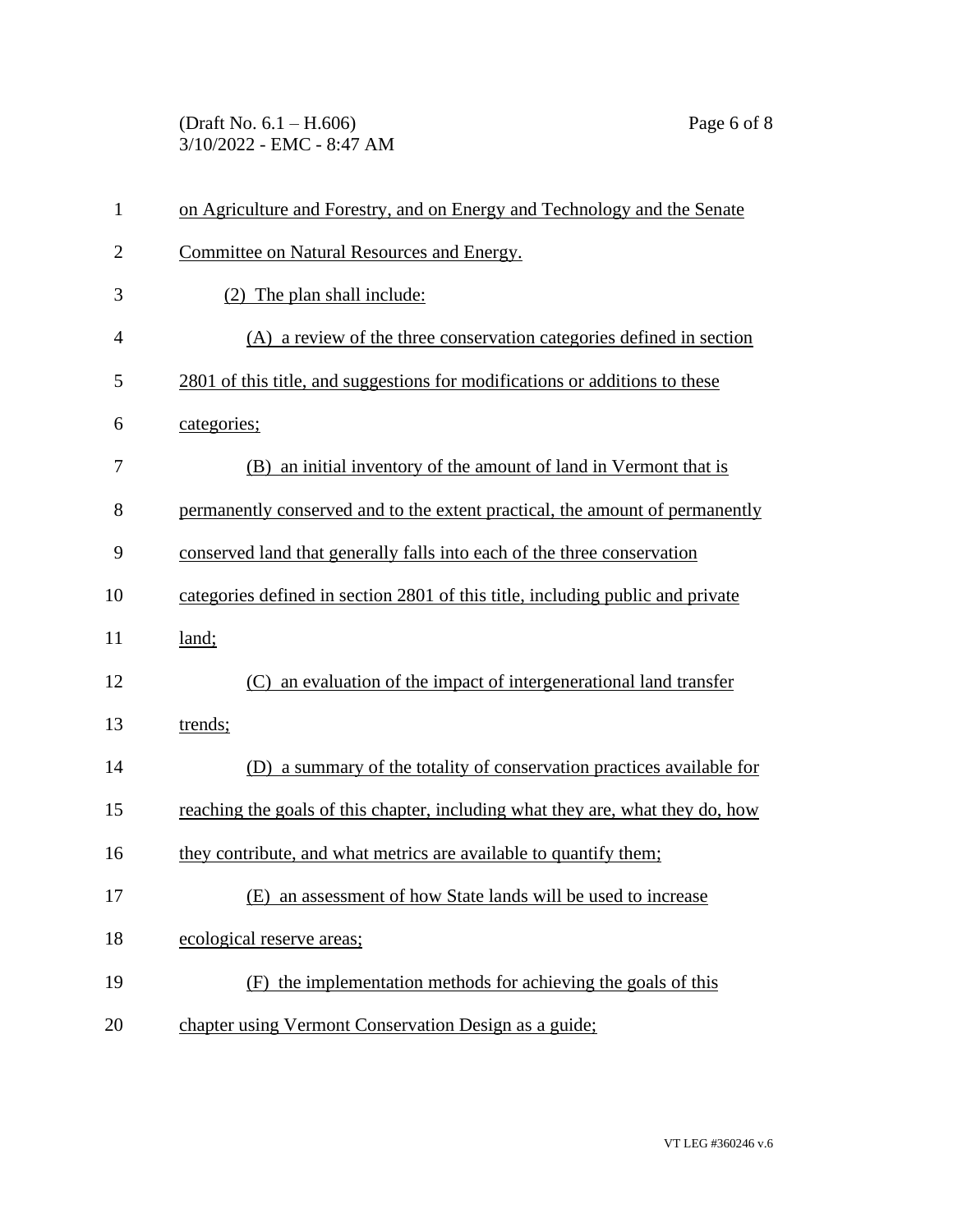(Draft No. 6.1 – H.606) Page 7 of 8 3/10/2022 - EMC - 8:47 AM

| $\mathbf{1}$   | (G) an inventory and assessment of existing programs that will be               |
|----------------|---------------------------------------------------------------------------------|
| $\mathbf{2}$   | used to meet the permanent, nonconversion conservation goals of this chapter    |
| 3              | and recommendations for new programs that will be needed to meet the goals;     |
| $\overline{4}$ | and                                                                             |
| 5              | an assessment of existing funding and recommendations for new<br>(H)            |
| 6              | funding sources that will be needed for acquisition of land, staffing capacity, |
| 7              | and long-term stewardship to meet the goals.                                    |
| 8              | (3) In developing the plan, the Secretary shall hold not less than three        |
| 9              | public meetings on the plan and accept public comments. The Secretary shall     |
| 10             | solicit input from various stakeholders, including private owners of forest and |
| 11             | agricultural lands, land trusts, conservation organizations, the Vermont        |
| 12             | Housing and Conservation Board, environmental organizations, working lands      |
| 13             | enterprises, outdoor recreation groups, Indigenous groups, regional planning    |
| 14             | commissions, conservation commissions, and relevant State and federal           |
| 15             | agencies.                                                                       |
| 16             | (4) The conserved land inventory shall be updated annually to track             |
| 17             | progress toward meeting the goals of this chapter.                              |
| 18             | Sec. 4. EFFECTIVE DATE                                                          |
| 19             | This act shall take effect on July 1, 2022.                                     |
| 20             |                                                                                 |
| 21             |                                                                                 |